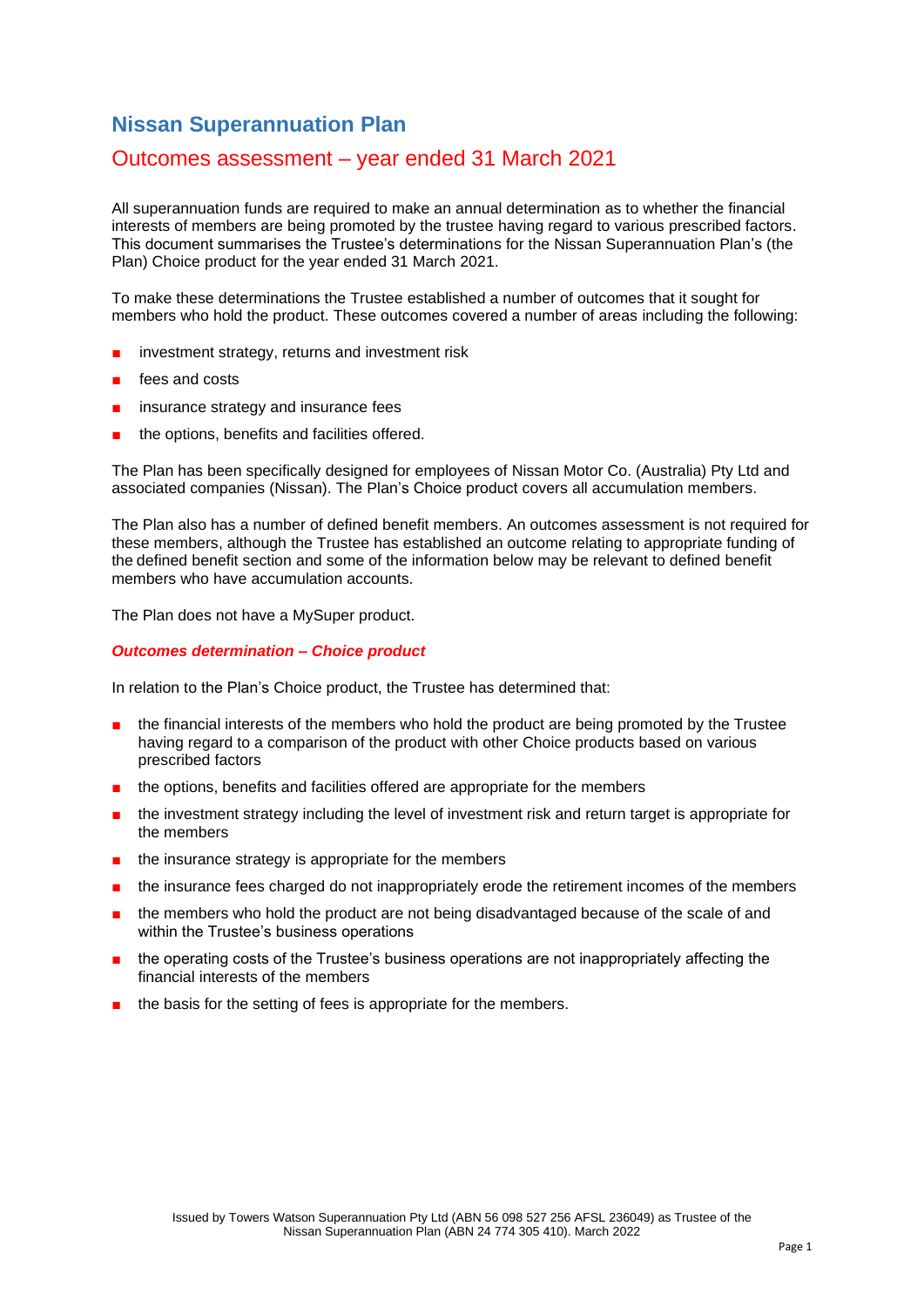

## *Making the comparisons*

The Trustee compared the Plan's Choice product with a range of other products (called "peer funds"), as listed below. Those products were not limited to any particular size, sector type or profit status. For its investment return comparisons, the Trustee used SuperRatings\* survey data for products with a similar level of investment risk.

| <b>Retail Funds</b>                  | <b>Not for Profit Funds</b>                |  |
|--------------------------------------|--------------------------------------------|--|
| <b>AMP CustomSuper</b>               | AustralianSuper                            |  |
| <b>BT Lifetime Super</b>             | CareSuper                                  |  |
| <b>Colonial First State Super</b>    | Equipsuper                                 |  |
| iQ Super-Saver by Russell            | <b>HostPlus</b>                            |  |
| <b>Mercer Super Trust</b>            | <b>REST</b>                                |  |
| <b>MLC Master Key Business Super</b> | Sunsuper (now Australian Retirement Trust) |  |

*\* Source: SuperRatings Pty Ltd's Survey published on 20 April 2021 and 20 July 2021, www.superratings.com.au. This is not financial product advice; independent professional advice must be obtained before making any financial decisions.*

## Summary of assessments and comparisons

*Important Note - The information in this publication is general information only and does not take into account the personal*  financial situation, objectives or needs of any individual. It is not financial product advice. You should obtain professional *advice before making any decisions based on the information in this publication.*

## **Investments**

The Trustee considers the Plan's investment arrangements to be a key factor for achieving retirement outcomes for members. The Trustee focuses on measuring the Plan's investment performance against its agreed objectives for investment returns and levels of investment risk.

The Plan's investment strategy is reviewed at least annually. In the most recent review, conducted in November 2021, the Trustee concluded that the strategic asset allocations for each option are appropriate and the risk and return objectives are expected to be achievable over the longer term.

#### *Investment returns against objectives*

Both of the Plan's diversified investment options have an objective to achieve a return (net of investment fees and tax) that exceeds movements in the Consumer Price Index (CPI) by a specific amount over a designated measurement period; the Cash option's objective is set against an appropriate sector benchmark. These objectives are shown in the table below.

| <b>Investment option</b> | Investment return objective                              | <b>Measurement period</b> |
|--------------------------|----------------------------------------------------------|---------------------------|
| Growth                   | $CPI + 3.0\%$ p.a.                                       | 5 years                   |
| Balanced 50/50           | $CPI + 2.5%$ p.a.                                        | 5 years                   |
| Cash                     | <b>Bloomberg AusBond</b><br>Bank Bill Index (net of tax) | 1 year                    |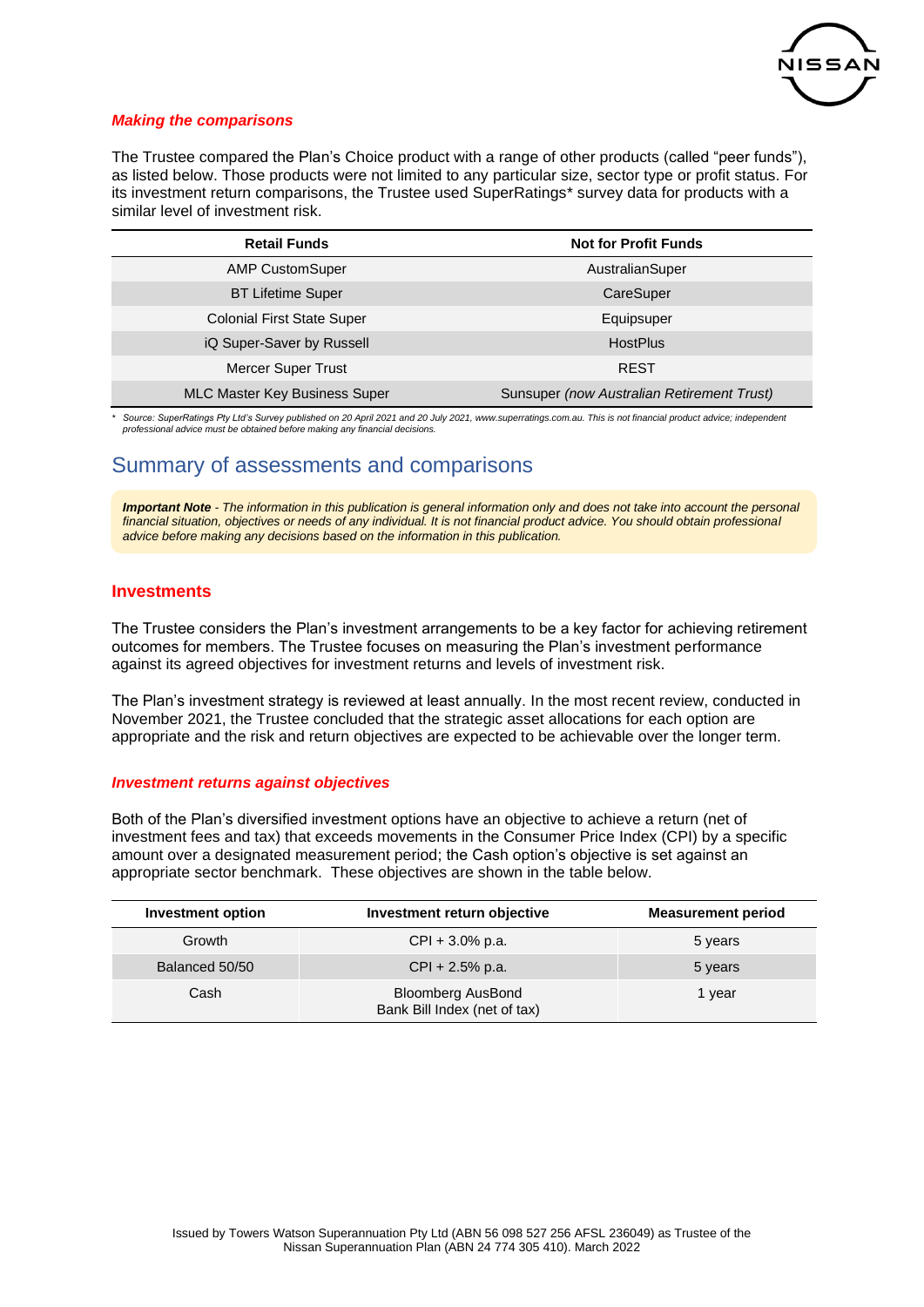





Note that past performance is not a reliable guide to future performance.

The Plan's objectives were achieved for all options at 31 March 2021 and 30 June 2021.

#### *Investment returns against peers*

The Trustee aims to achieve medium and long-term investment returns, net of investment fees and tax, that are at or above the median return for peer group funds with comparable levels of investment risk. The following graph shows the returns for the Plan's three options for periods ended 31 March 2021:



The 5-year and 10-year net returns for the Plan's Growth investment option were above the median returns for peer funds. The 5-year net return for the Plan's Balanced 50/50 investment option was above the median return for peer funds, however the Cash investment option was slightly below the median return for peer funds for the same period.

Please note that 10-year returns are not available for the Balanced 50/50 and Cash options since these options commenced on 1 April 2012.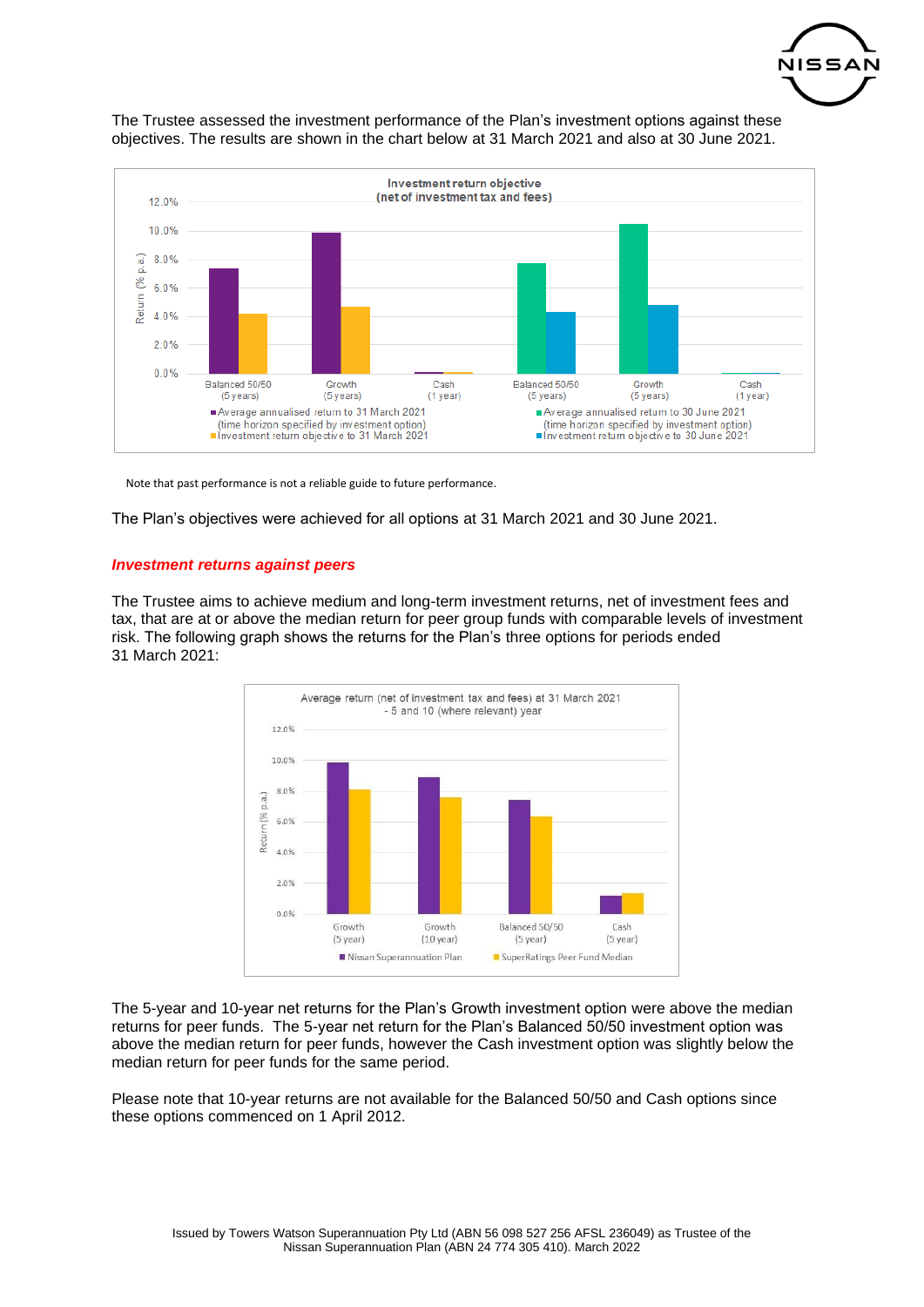

## *Level of investment risk*

Investment risk is an important consideration when assessing investment performance. Each of the Plan's investment options has a different tolerance limit for negative annual returns. The Trustee has assessed the actual level of investment risk for each investment option by measuring the number of negative annual investment returns over specified time periods.

At 31 March 2021, the frequency of negative returns for all options is at or below the tolerance limit set by the Trustee.

## **Fees and Costs**

The Plan's administration fees and insurance fees for Choice product members who are current employees of the Company are subsidised by the Company through its defined benefit funding. Fees for non-employee members (i.e. Retained members) are charged on a cost-recovery basis. Investment fees and activity fees are deducted from all members' accounts.

The chart below compares the annual investment and administration fees for the Plan's investment options with those of the peer funds. The comparisons are for employee and Retained members and are based on respective average account balances for these members.



Note: includes indirect costs

The chart shows that the Plan's fees for employee members compare favourably with those of the peer funds. However, fees in relation to Retained members were higher than the median and for the Cash option, the fees were in the upper quartile relative to peer funds.

The Trustee also monitors the Plan's operating costs and the fees charged to members over time. Over the past five years the administration fees charged to employee members have remained unchanged, and the administration fee charged to Retained members reduced in 2019/2020.